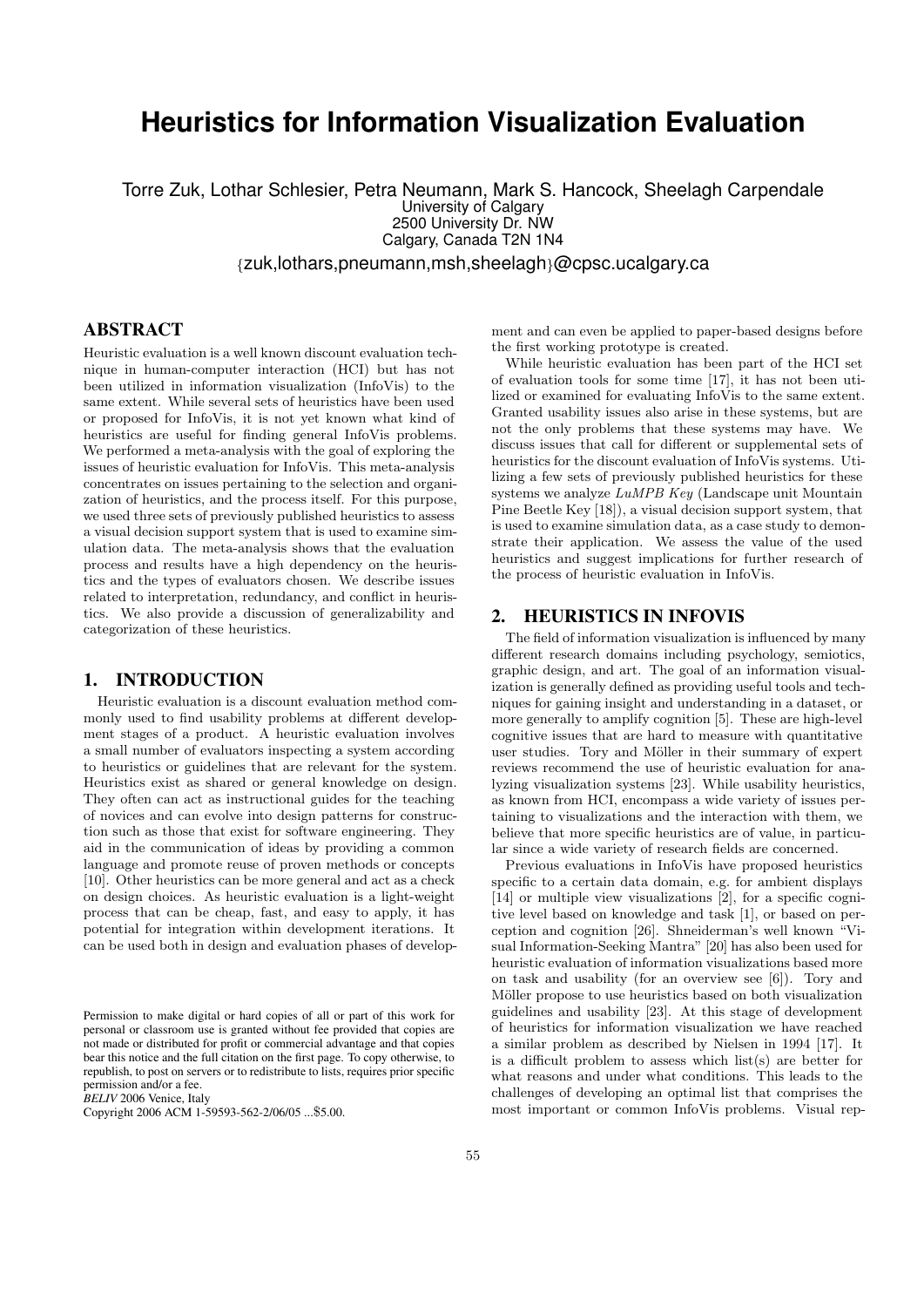resentation, presentation, and interaction and manipulation of the parameters that build a visualization play a role in the success or failure of the overall high-level goal to amplify cognition. The above mentioned evaluations used different heuristics and methods to evaluate their criteria. They also suggest that data or visualization types and domain specific information processing tasks are a factor for the evaluation of InfoVis systems. Whether it will be possible to find a small set of heuristics that find the most common visualization problems, similar to Nielsen's [\[17\]](#page-5-1), is an exciting open problem for the community.

## 3. DETERMINING A HEURISTIC SET

Although there are several lists of usability heuristics which do apply to information visualization (not just to the user interface) [\[22,](#page-5-11) [17,](#page-5-1) [12\]](#page-5-12), there are fewer specifically tailored to the visual aspect [\[1,](#page-5-7) [26,](#page-5-8) [19\]](#page-5-13). How to decide the optimal or even appropriate heuristics is the question.

A hierarchical or taxonomic way of grouping may aid in selecting an appropriate set of heuristics. A tree-traversallike approach could be used in which a depth-first search is performed with pruning occurring if the more general heuristics are not appropriate. Morse et al. also pruned an extensive task taxonomy to create a test set (for evaluationquestion generation) using the rationale "sample as broadly as possible rather than deeply, and select those which var-ied significantly" [\[15\]](#page-5-14). This organization could lead from a more general heuristic, such as "consider the implications of colour encoding", to child heuristics such as "color perception varies with size of colored item" [\[25\]](#page-5-15), or "don't expect a reading order from color" [\[3\]](#page-5-16). The heuristics at the leaf level would likely be "chunked" by experts so that they only need to descend to the more general heuristics to trigger the set of considerations they feel appropriate, but would serve a teaching role to novices. One such possible tree organization is shown in Figure [1.](#page-1-0)



<span id="page-1-0"></span>Figure 1: Evaluation Tree.

Another approach is to empirically determine a minimal set of heuristics. Nielsen [\[17\]](#page-5-1) describes a method of refinement of a large set of usability problems into a small set of 10 heuristics that are intended to be general and easily understandable.

## 4. DETERMINING A PROCESS

The process of heuristic evaluation may evolve just as the heuristics themselves can evolve over time. The original presentation of heuristic evaluation for usability proposed at least two passes of an interface: the first pass to provide a general feel, and the second pass for the application of all heuristics to each interface item [\[16\]](#page-5-17). While we initially want to learn from accepted practices we do not want to limit ourselves to that process as the nature of the problem is in some ways fundamentally different.

HCI studies showed that using five evaluators may be enough to find most usability problems, adding more would reduce the benefit to cost ratio, and suggested that three may suffice [\[16\]](#page-5-17). More recently Spool and Schroeder [\[21\]](#page-5-18), and a CHI panel [\[4\]](#page-5-19) reviewed how many evaluators are required for web site usability analysis. They found for some problems more than five are likely needed to find the majority of problems, and the exact number will likely be product specific. Because the use of heuristics in InfoVis has not yet been fully studied, it is still uncertain if this knowledge will transfer. We can only suspect that for evaluating information visualizations, the required number of evaluators to guarantee finding most problems may also be visualization specific. In heuristic evaluation for usability, as performed in HCI, the evaluators are commonly usability specialists. It still has to be determined, however, what is required of an "InfoVis specialist" when applying a heuristic evaluation. Tory and Möller suggest to use both visualization (data display) and usability experts [\[23\]](#page-5-4). What knowledge is required of a "visualization specialist" will have to be discovered.

While evidence has shown for usability that a small set of heuristics can find a majority of problems, we as yet have no evidence for a similar potential from visualization heuristics. Craft and Cairns [\[6\]](#page-5-10) recently undertook the process of analyzing the heuristics of the "Visual Information-Seeking Mantra". They reviewed others' use of the "Mantra" and found a lack of empirical evidence validating the heuristics. They noted that even though the heuristics were presented as descriptive in nature they have been used as prescriptive [\[6\]](#page-5-10). They conclude by calling for a more rigorous design methodology that: takes into account the useful techniques that guidelines and patterns suggest, has measurable validity, is based upon a user-centred development framework, provides step-by-step approach, and is useful for both novices and experts.

Kahn and Prail have provided a set of design heuristics [\[12\]](#page-5-12) to help design the evaluation process itself. These are: minimize time cost to engineers who are on the critical path, maximize involvement of engineers who will implement changes, create a method that is an "event" in the usability life-cycle, team-based approach, adapt existing method (i.e. help do what is done better), leverage the language and structure of well-established methods solving similar problems, task orientation, and clear potential integration with other parts of the usability engineering life-cycle. There is a danger in assuming too much in reusing the process of heuristic evaluation from usability, therefore we should consider using these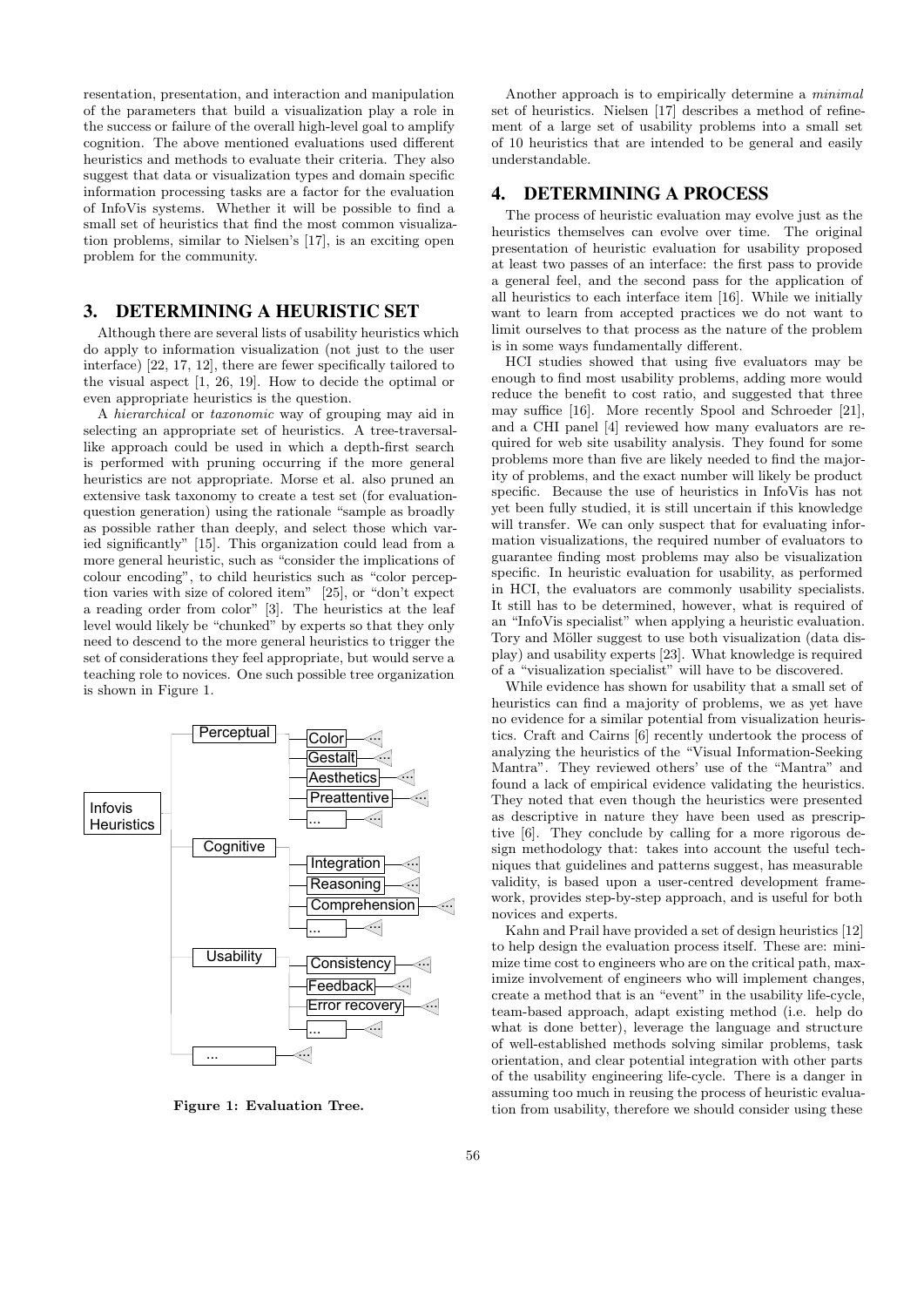

<span id="page-2-0"></span>Figure 2: Screen shot of the LuMPB Key tool: showing different views on a data set and a text providing context information about a management scenario.

heuristics to re-evaluate the process in its application to information visualizations.

# 5. CASE STUDY

In order to study the understandability and applicability of a set of heuristics and explore a methodology, we performed a heuristic evaluation of a visualization of simulation data for measuring the impact of mountain pine beetles (MPB) on forests.

## 5.1 Method

Our method involved applying three different and distinct sets of heuristics to a single visualization, then analyzing the evaluation results individually, followed by a discussion between all evaluators. The discussion included both an analysis of the individual findings and a meta-analysis of the heuristics and process. The discussion was based on the specific findings, but actively considered the ability to generalize. Rather than considerations for pursuing a highquality evaluation (high percentage of all problems found), our methodology was chosen to support the meta-analysis.

#### *5.1.1 Evaluators*

Four computer science graduate students in the Interactions Lab at the University of Calgary each independently performed a heuristic evaluation of a single visualization in the LuMPB Key tool. One student was the lead programmer of the visualization tool, two were Ph.D. students in Information Visualization and the fourth was a Ph.D. student in human-computer interaction. One of the Ph.D. students was the co-author of Zuk and Carpendale's [\[26\]](#page-5-8) heuristic evaluation paper and so had experience in applying their heuristics. All four evaluators are authors of this paper. Note that these evaluators were chosen for the purpose of generating valuable discussion in the meta-evaluation and not to appropriately evaluate this specific system.

#### *5.1.2 System*

The LuMPB Key simulation tool can be used to visualize complex simulation data created with the Spatially Explicit Landscape Event Simulator (SELES) [\[8,](#page-5-20) [9\]](#page-5-21). In these simulations mountain pine beetle impact on forest is observed for various conditions. One goal of the simulations is to see which forest management strategy is best to protect pine trees. Our heuristic evaluation focused on a particular pair of visualizations within the LuMPB Key system.

A stacked bar chart is used to display the relative proportions of tree types (e.g. amount of cumulative logged pine trees) in the forest over different management scenarios for a given year (upper left part of Figure [2\)](#page-2-0). Bar charts are used to display a single tree type over management scenarios for a given year (lower left area of Figure [2\)](#page-2-0), or to show a time series for a tree type for one or more scenarios (lower right area of Figure [2\)](#page-2-0). Furthermore, text describing management scenarios or tree types can be brought on to the screen.

#### *5.1.3 Procedure*

Each evaluator was asked to identify both positive and negative aspects of two specific visualizations (views) in the LuMBP Key system, based on three sets of heuristics. The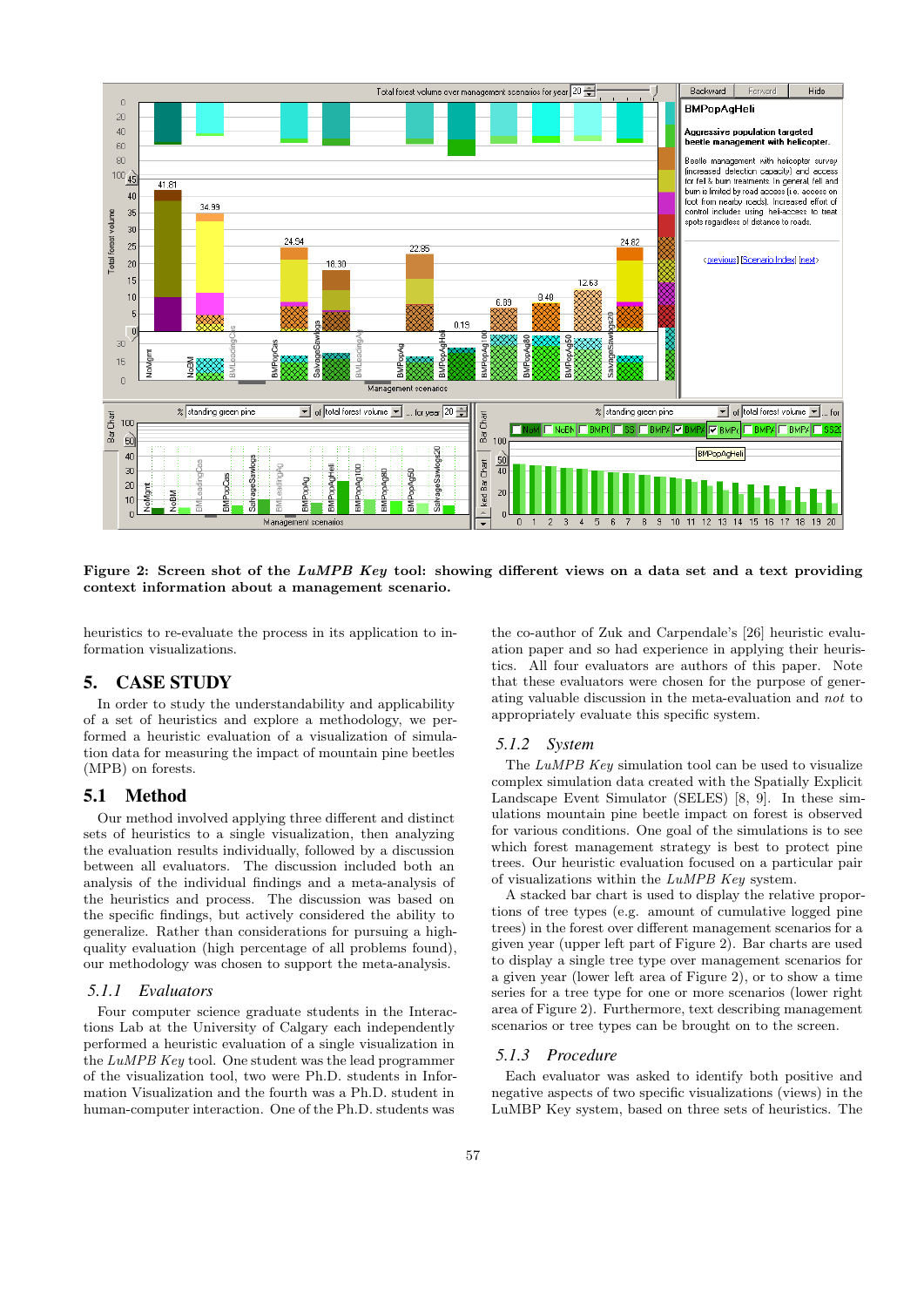| Set                                      | Heuristics                                                                   |
|------------------------------------------|------------------------------------------------------------------------------|
| Zuk and Carpendale's                     | Ensure visual variable has sufficient length $\boxed{3}\boxed{25}\boxed{26}$ |
| Selection of perceptual and              | Don't expect a reading order from color $[3][25][26]$                        |
| $cognitive \ heuristics \ [26]$          | Color perception varies with size of colored item $[25][3][26]$              |
|                                          | Local contrast affects color & gray perception $[25][26]$                    |
|                                          | Consider people with color blindness $[25][26][22]$                          |
|                                          | Preattentive benefits increase with field of view $\frac{3}{25}{26}{11}$     |
|                                          | Quantitative assessment requires position or size variation $[3][26]$        |
|                                          | Preserve data to graphic dimensionality $[24][3][26]$                        |
|                                          | Put the most data in the least space $[24][26]$                              |
|                                          | Remove the extraneous (ink) $[24][26]$                                       |
|                                          | Consider Gestalt Laws [25][26]                                               |
|                                          | Provide multiple levels of detail $[24][25][26]$                             |
|                                          | Integrate text wherever relevant $[24][25][26]$                              |
| Shneiderman's                            | Overview first [20]                                                          |
| "Visual Information-Seeking Mantra" [20] | Zoom and filter $[20]$                                                       |
|                                          | Details on demand [20]                                                       |
|                                          | Relate [20]                                                                  |
|                                          | Extract [20]                                                                 |
|                                          | History $[20]$                                                               |
| Amar and Stasko's                        | Expose uncertainty $[1]$                                                     |
| Knowledge and task-based framework [1]   | Concretize relationships [1]                                                 |
|                                          | Determination of Domain Parameters [1]                                       |
|                                          | Multivariate Explanation [1]                                                 |
|                                          | Formulate cause $&$ effect [1]                                               |
|                                          | Confirm Hypotheses [1]                                                       |

<span id="page-3-0"></span>Table 1: Heuristics applied in evaluation.

visualizations analyzed are the two views on the left side in Figure [2.](#page-2-0) The user has the ability to swap the positions to bring one into focus (in order to get more details).

The first set of heuristics were Zuk and Carpendale's [\[26\]](#page-5-8) selection of perceptual and cognitive heuristics. These heuristics were chosen because they were designed to be used as heuristics and have been in practice. Shneiderman's "Visual Information-Seeking Mantra" [\[20\]](#page-5-9) were chosen as the second because they too have been used to evaluate information visualizations, even though they were not designed this way. Amar and Stasko's knowledge and task-based framework [\[1\]](#page-5-7) was chosen as the third set because they were designed to be used to evaluate (and design) information visualizations, but (to our knowledge) evidence for their use in evaluation has not been published. The heuristics are listed in Table [1;](#page-3-0) detailed descriptions are available in the original papers. Each set of heuristics was to be considered separately in the order shown in Table [1.](#page-3-0)

## 5.2 Discussion

Our analysis (meta-analysis) was performed by reviewing as a group all of the individual evaluation results. We proceeded through the heuristics in the order that they were applied looking for commonality, discussing problems found, problem solutions, and to a lesser degree positive findings. At a higher level we also discussed problems and generalizations and what could be improved in the heuristics and the evaluation process.

### *5.2.1 Heuristics for Communicating Patterns*

One aspect of heuristics as design patterns is the communication of ideas. However, we found there existed a variety of interpretations of the heuristics across the four evaluators. Placing Bertin's definitions in the perceptual-based heuristics was particularly problematic, as the strict separation of perception from cognition and/or symbolism was not usually maintained. While the heuristics were described in more detail in the original papers, only the summary heuristic was provided as a cue for the evaluation. As the heuristics will likely evolve along with the considerations they evoke, tying a concise description to a heuristic will be helpful. Creating consistency of definitions across the community of practice would help in general usefulness and in the possibility of meta-comparisons. This will also aid in the communication and transfer of knowledge from the findings.

The generally high specificity of Zuk and Carpendale's heuristics was also called into question. Loosely defined terms and more general wording in a heuristic may allow the flexibility in interpretation needed to catch a broader range of related problems. For example, the "preattentive benefits increase with field of view" heuristic was considered too narrow, with a potential replacement being "use preattentive visual variables wisely".

#### *5.2.2 Redundancy*

The three different groups of heuristics did at times find the same problem from different perspectives. If the main goal of the heuristics is to identify problems then redundant coverage goes against the goal of a minimal set of heuristics. However, if the intention is to also indicate possible solutions to the problems, then finding the same problem via different heuristics can suggest different solutions. Instead of redundancy we can consider that heuristics may support each other by revealing the same problem from different standpoints. In our case study, details on demand and integrate text where relevant are an example where two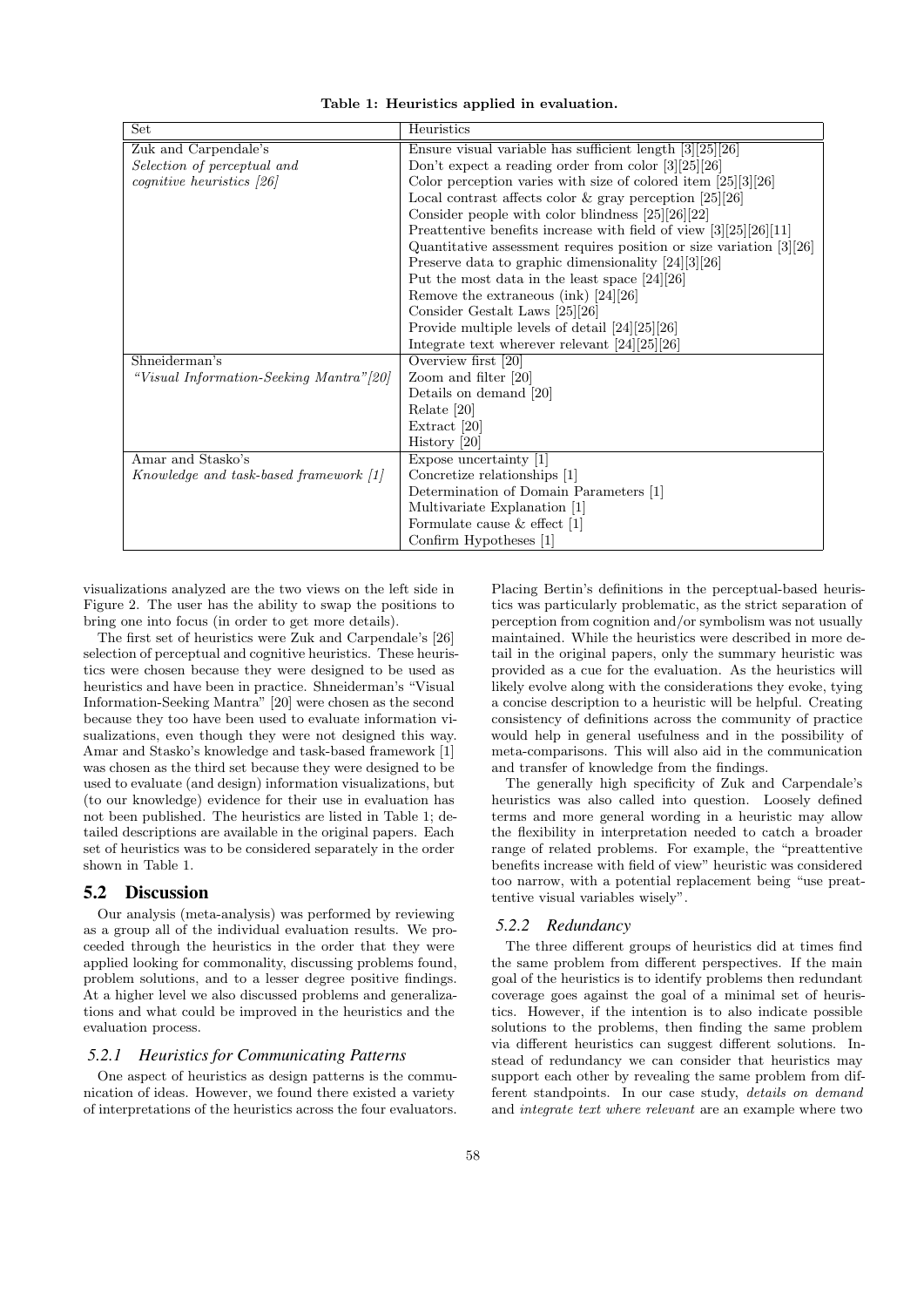heuristics pointed out the same problem and the same solution. Both revealed that tool tips could be used to display the mean values and standard deviations in the stack bar chart.

#### *5.2.3 Conflicting Heuristics*

Heuristics, especially from different sets, may also in some ways contradict each other. This leads to the consideration of trade-offs in the design and it needs to be determined which heuristic has a higher priority. Stakeholders (commonly the domain experts) may also have the right to override heuristics based on domain knowledge or other constraints. For example, colours for the stacked bar chart in the evaluated system were chosen by the domain experts to reflect common usage and could, therefore, not be changed to account for colour-blindness. This domain-dependent weighting of heuristics also creates the variability which adds difficulty in producing a minimal set.

#### *5.2.4 Heuristic Taxonomy*

Our case study was a preliminary exploration of how we might develop a set of appropriate heuristics for evaluation of information visualization. We are not yet at the stage of producing a taxonomy, but our combined evaluations led to a discussion of how best to organize the heuristics to provide experts with a better "chunked" representation (and thus improved recall) of potential problems to look for. One suggested categorization was to organize the heuristics according to their applicability to perception, usability, and discovery process. In particular, we found it useful to think of the LuMPB Key system by separating our criticism into these three aspects. Specifically, Zuk and Carpendale's [\[26\]](#page-5-8) were most useful for evaluating perception, Schneiderman's heuristics were most useful for evaluating usability [\[20\]](#page-5-9), and Amar and Stasko's heuristics were most useful for evaluating the discovery process [\[1\]](#page-5-7). However, there was significant overlap between these sets in terms of this categorization.

#### *5.2.5 Generalizable Problems*

Our preliminary exploration also involved significant discussion of some problems with the LuMPB Key system that may be common to other information visualizations. Some of these problems included difficult-to-see visual components due to contrast issues, assignment of colour value resulted in confusion or difficulty to perceive relationships, lack of detailed information in "tooltips", and many more. In the same way that Nielsen [\[16\]](#page-5-17) refined a set of usability problems into a small set of heuristics, both to cover all problems found and to cover all serious problems found, repeating our process with several other information visualizations could provide this same data set and allow the same form of analysis.

#### *5.2.6 Process*

Amar and Stasko's heuristics were found by most evaluators to be difficult to apply without extra domain knowledge. It may generalize that one set of heuristics will benefit most from domain expert involvement, or a particular part of the design life-cycle. Broader heuristics such as Amar and Stasko's may also lend themselves more toward use in design than evaluation, as they may have major implications for system requirements that need to be addressed earlier in the development process in order to reduce costs.

Higher level heuristics such as Schneiderman's and Amar and Stasko's tended to require consideration of additional visualizations the system provided, or the system as a whole, for proper application. Therefore, in our attempt to restrict evaluation to a couple of views, the use of these heuristics led most evaluators to questions about the views not analyzed. One evaluator commonly included another view to aid in the application of the heuristics, while the system developer could not help but consider the entire system. Lower-level heuristics may thus work better when analyzing a decomposed larger system. In order to minimize learning both a complex visualization tool and the related domain knowledge, one could borrow from Extreme Programming and have a domain expert and evaluator work in a pair.

Usability issues were often tied to a detected visualization problem, so a set of usability heuristics would have been a useful addition. With the addition of other sets of potential heuristics some organization may be necessary. This leads to the problem of heuristic selection and whether partitioning a larger set of heuristics is useful, both of which will require further research.

One of the evaluators used supplementary software while applying a heuristic. Screen shots of the charts were automatically recolored to test how a colour blind person would see them [\[7\]](#page-5-24). This finding raises the question of if and how tools may support heuristic evaluation. The use of tools for evaluation is related to the automatic design of visualizations based on heuristics, such as Mackinlay's system for relational information [\[13\]](#page-5-25) using formal expressiveness and effectiveness criteria.

## 6. CONCLUSIONS

Our meta-analysis has added to the understanding of using different sets of heuristics for evaluation of information visualizations. The approach of using three different sets of heuristics provided useful results for our case study and revealed some characteristics, such as redundancy and conflict, that may be generally useful when comparing different heuristics. We found value in using visualization-specific heuristics, as problems were found that would not have been discovered by usability heuristics.

Many problems we found crossed theoretical and knowledge boundaries, and therefore the evaluation process would benefit from including experts from visualization, usability, and the domain area. Information Visualization's focus on amplifying cognition means that heuristics related to higher level cognitive tasks such as Amar and Stasko's [\[1\]](#page-5-7) delve into issues that only the domain expert may understand. These higher-level issues also require a holistic evaluation of entire systems and so do not lend themselves to a strategy of divide and conquer.

Both finding an appropriate taxonomy of heuristics and finding a minimal set of heuristics that can find the majority of problems or provide the best guidance will require a large amount of research. This work is the first steps toward these goals and, on this path, we intend to bring a better understanding of the types and frequency of problems. During this research, it may be useful to continually look at different organizations of heuristics and different processes which may be more efficient in finding problems and suggesting solutions.